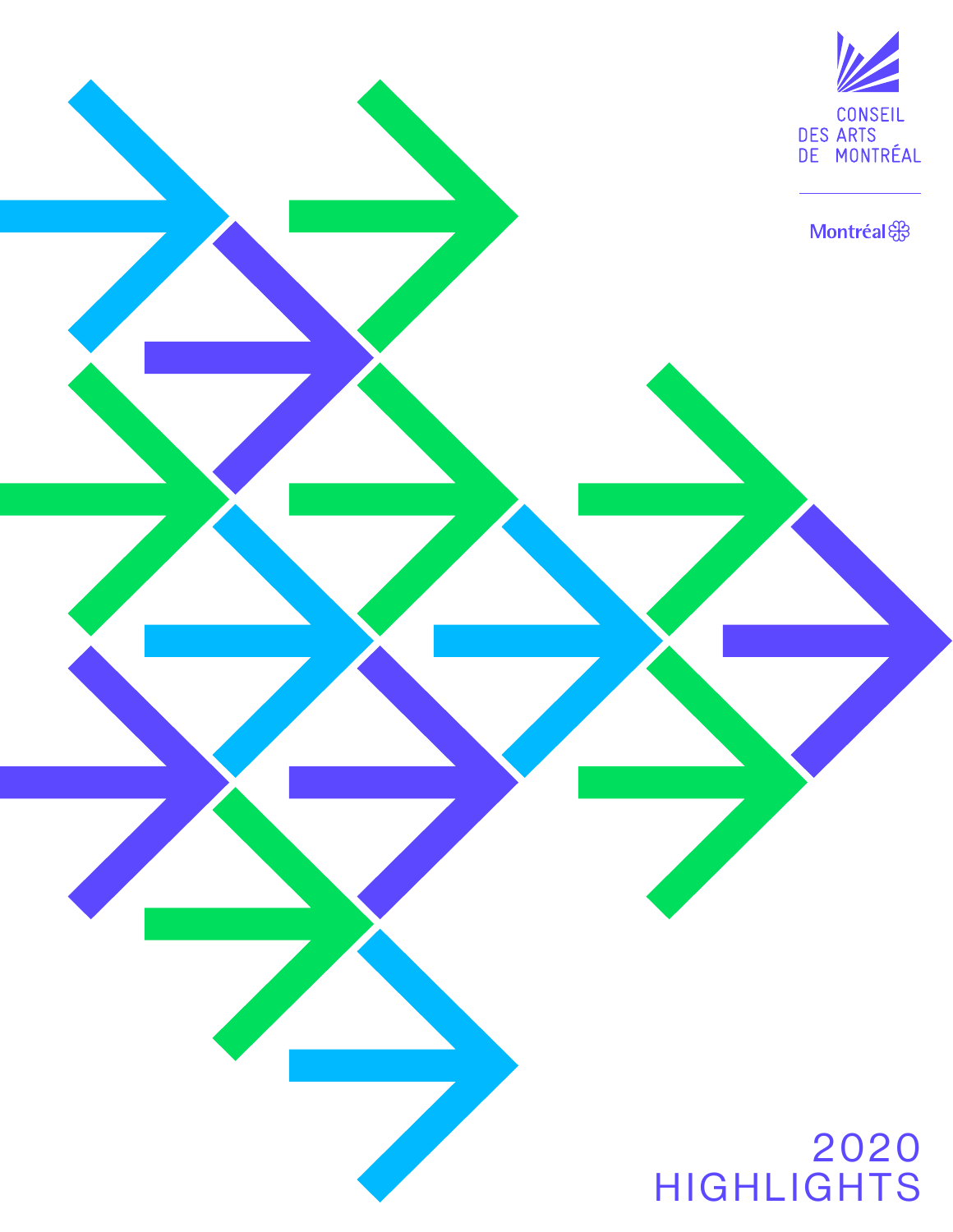# THE YEAR IN NUMBERS

## BUDGET INCREASE \$1,785,000

The Plante administration provided an additional \$1,785,000, bringing the CAM's total budget to

## \$20,335,000

## \$17,725,882

awarded to arts organizations, collectives and individual artists through a variety of support programs

184 ORGANIZATIONS **AND COLLECTIVES** RECEIVED SUPPORT FOR THE FIRST TIME

+ 64% increase relative to 2019

1,897 APPLICATIONS **SUBMITTED** 

+ 66% increase relative to 2019

674 ORGANIZATIONS AND COLLECTIVES RECEIVED SUPPORT

+ 16% increase relative to 2019

414 INDIVIDUAL ARTISTS RECEIVED SUPPORT

281 PARTNERS AND DONORS

+ 28% increase relative to 2019

Note: Some amounts presented in this report have been rounded to improve readability. For the complete set of data, please refer to the 2020 financial statements.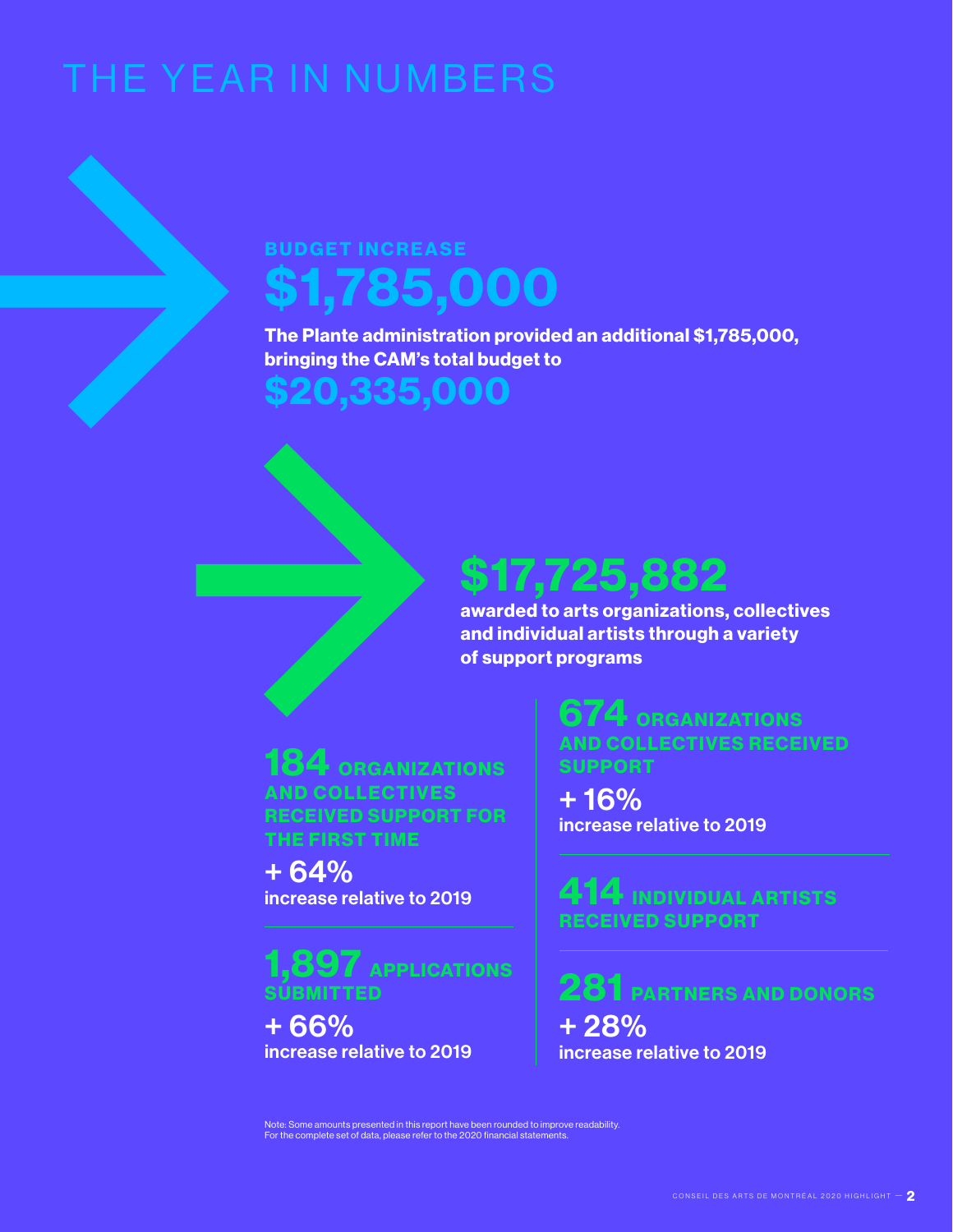

## **ADAPTING DURING** TURBULENT TIMES

Throughout the year, the Conseil des arts de Montréal adjusted its actions, practices and initiatives in response to the COVID-19 pandemic and its impact on the Montreal arts community. These adjustments will be presented in detail throughout this annual report. Here is an overview:

### General program rules relaxed

One of the Conseil's first actions was to pay out all grants to organizations and collectives as quickly as possible to address the pressing economic challenges they were facing and the sudden loss of revenue from ticket sales. By early April 2020, 544 arts organizations and collectives had received their full operating grants.

Review and relaxation of project assistance requirements

\$241,000 for special projects (over double the 2019 budget)

Implementation of videoconference information sessions (with LSQ-ASL interpretation)

Extension of operating assistance

Faster processing times for applications

### Art Out in the Open program created

*Art Out in the Open* was a new initiative intended as a creative way for the Montreal arts community to occupy safe spaces and share their work while respecting health guidelines.

### Total budget: \$683,576

62 projects received support, including 31 arts organizations, 25 collectives and 6 individual artists

### CAM Touring Program

### Investments of \$2,082,000

In light of the tenuous conditions caused by the health crisis and the extreme fragility of Montreal's creative core, the Conseil put an end to its usual conditions for grant payments and fast-tracked paying out the entire budget for the 2020–2021 CAM Touring Program.

CAM renewed its support to 88 organizations and collectives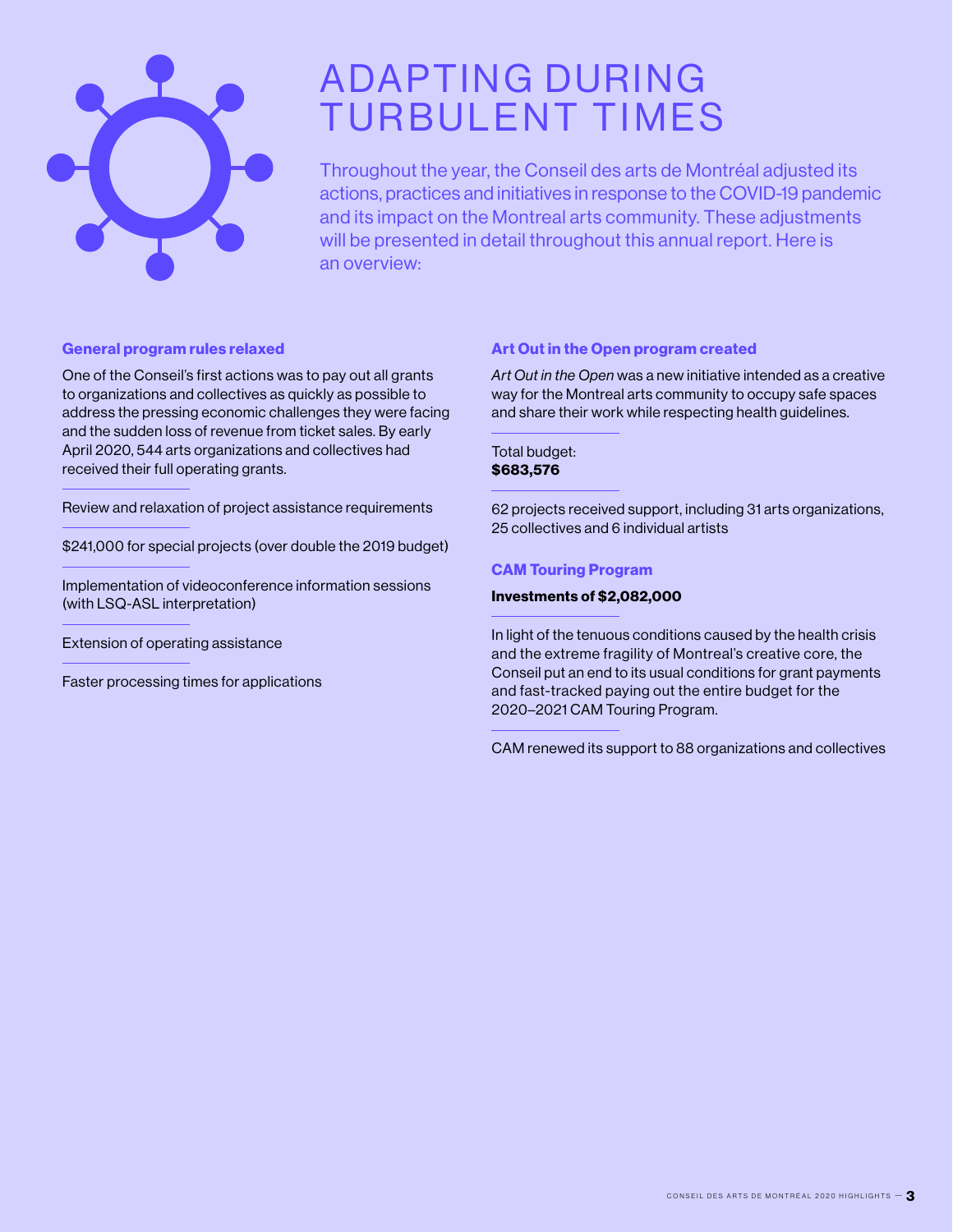

## INCLUSION

CAM continued to adopt an inclusive approach that takes the needs of artists from underrepresented groups in Montreal into account. Indigenous and Anglophone artists, emerging artists, and artists from cultural communities all contribute immensely to Montreal's artistic vitality.

### INDIGENOUS ARTS

### \$270,480 invested in Indigenous arts

### NEW

- 4 new programs launched:
- > Support Program for Indigenous Artists
- > Support for Indigenous Collectives and Organizations
- > Indigenous Arts Critical Writing Training Residency
- > Indigenous Arts Residency

Consolidation of *CultivART*, Indigenous internship and mentorship programs in arts organizations

### **CULTURAL DIVERSITY**

\$2,191,600 set aside for culturally diverse artists, collectives and organizations

This represents 13% of the CAM budget

- + 17% increase relative to 2019
- > 91 culturally diverse organizations and collectives, representing almost 14% of all organizations and collectives receiving support
- > 11 individual artists from culturally diverse backgrounds (excluding artist studios), representing 37% of all artists receiving support

7 prizes awarded to culturally diverse artists, representing 54% of all prizes awarded by the CAM

\$336,000 for démART-Mtl, an 18% increase in funding for this program relative to 2019

### INCLUSIVE PRACTICES

### \$109,000 invested in inclusive practices

Creation of an accessibility action plan following consultations with the arts community and partners to identify needs with respect to inclusive practices and accessibility

Implementation of a pilot project to help pay for access fees

Support of gender parity in the arts

> 2<sup>nd</sup> Jovette-Marchessault Award in partnership with ESPACE GO

Aim for greater intergenerational equity and support transmission

> Mécènes investis pour les arts grants for emerging artists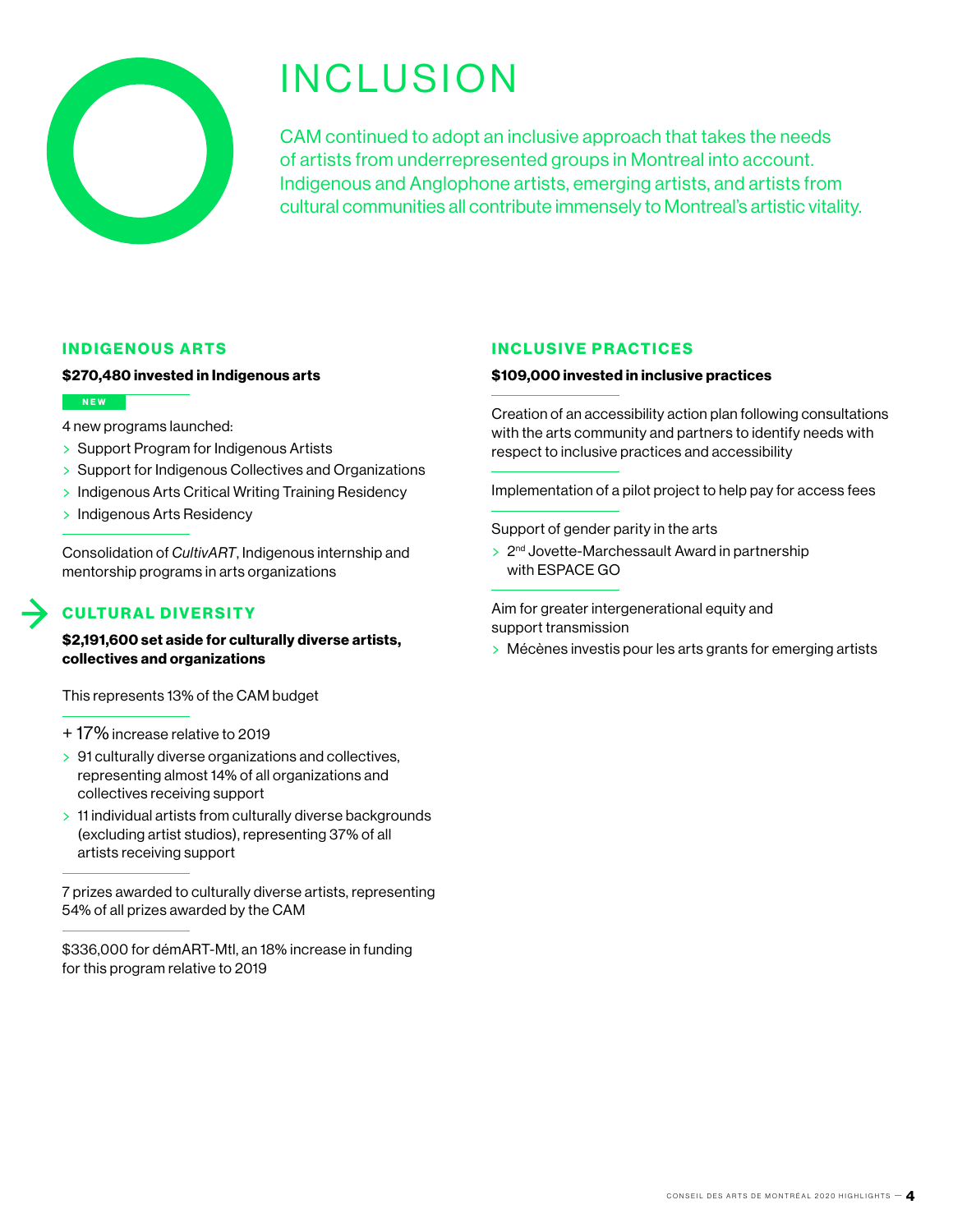

## **OUTREACH**

For over 35 years, the Conseil has been helping bring the works of hundreds of artists to Montrealers. The CAM would like to expand and highlight the artistic events in communities that give vibrancy to life in our city.

### Investments of over \$3M Budget increase of \$473,000

### NEW

Art Out in the Open Program: a new initiative to safely share artists' works throughout the city of Montreal during the pandemic

### Total budget: \$683,576

62 projects received support, including 6 individual artists, 25 collectives and 31 arts organizations

332 applications submitted

### SUPPORT FOR LOCAL INITIATIVES IN BOROUGHS

\$100,000 to support creative projects in the boroughs of Ahuntsic–Cartierville, LaSalle, Saint-Léonard and Villeray–Saint-Michel–Parc-Extension

### **ROUND TABLES IN PARTNERSHIP** WITH BOROUGHS

### **NEW**

\$15,000 for the Villeray Parc-Extension Cultural Round Table

\$35,000 for Les Voies culturelles des Faubourgs round table

### **CULTURAL BRIDGES, FROM ONE SHORE** TO THE OTHER

\$60,000 to connect professional artists to residents of Montreal and other municipalities in Greater Montreal.

### RESIDENCY PROGRAM\*

In 2020, the Conseil set out to connect a greater number of participants and partners and to offer more complete residencies in terms of creation, production and dissemination.

\$242,000 invested \*Note that the pandemic made it impossible to complete several residences.

### CAM TOURING PROGRAM

Investments of \$2,082,000

CAM renewed its support to 88 organizations and collectives

### **INTERNATIONAL INITIATIVES**

### Investments of \$37,500

Residences abroad

- > Darling Smelter in Latin America
- > Diagonale in Brazil
- > Les Casteliers in Finland

Cultural Exchanges: \$57,000

During the COVID-19 pandemic, the Conseil had to postpone several international initiatives to protect the health and safety of artists.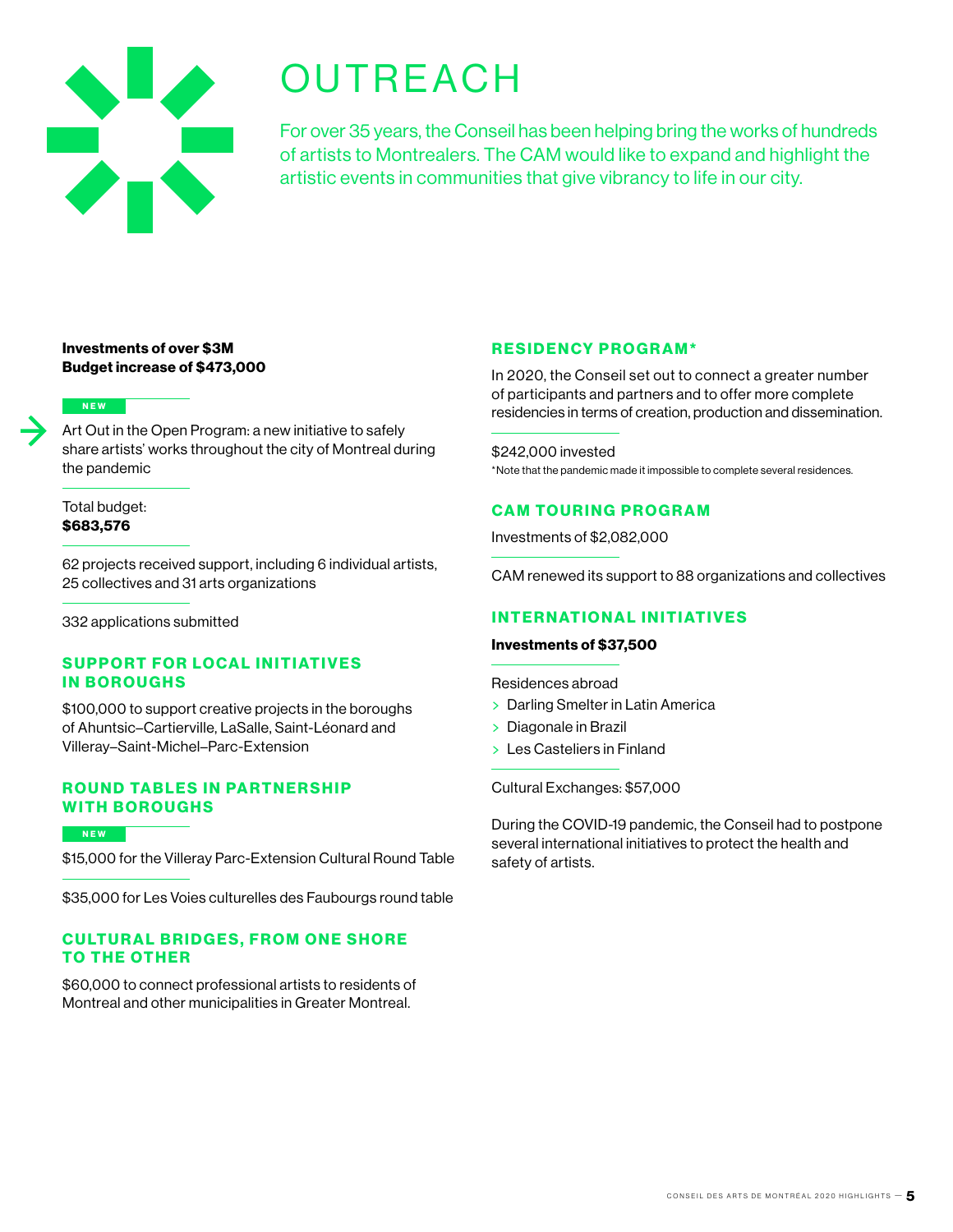### **MAP OF LOCAL INITIATIVES**



## CAM TOURING PROGRAM

### 19 boroughs

Borough of Ahuntsic-Cartierville Borough of Anjou Borough of Côte-des-Neiges– Notre-Dame-de-Grâce Borough of Lachine Borough of LaSalle Borough of Le Plateau-Mont-Royal Borough of Le Sud-Ouest Borough of Île-Bizard–Sainte-Geneviève Borough of Mercier–Hochelaga-Maisonneuve Borough of Montréal-Nord Borough of Outremont Borough of Pierrefonds-Roxboro Borough of Rivière-des-Prairies– Pointe-aux-Trembles Borough of Rosemont–La Petite-Patrie Borough of Saint-Laurent Borough of Saint-Léonard Borough of Verdun Borough of Ville-Marie Borough of Villeray–Saint-Michel– Parc-Extension

### 11 municipalities

City of Dorval City of Beaconsfield City of Côte Saint-Luc City of Dollard-des-Ormeaux City of Hampstead City of Kirkland Montréal-Ouest Town of Mont-Royal City of Pointe-Claire City of Sainte-Anne-de-Bellevue City of Westmount

### ART OUT IN THE OPEN

### 18 boroughs

Borough of Ahuntsic-Cartierville Borough of Côte-des-Neiges– Notre-Dame-de-Grâce Borough of Lachine Borough of LaSalle Borough of Île-Bizard–Sainte-Geneviève Borough of Mercier–Hochelaga-Maisonneuve Borough of Montréal-Nord Borough of Pierrefonds-Roxboro Borough of Rivière-des-Prairies– Pointe-aux-Trembles Borough of Rosemont– La Petite-Patrie Borough of Saint-Laurent Borough of Saint-Léonard Borough of Verdun Borough of Ville-Marie Borough of Villeray–Saint-Michel– Parc-Extension Borough of Le Plateau-Mont-Royal Borough of Le Sud-Ouest Borough of Outremont

### 8 municipalities

City of Dorval City of Côte Saint-Luc City of Dollard-des-Ormeaux City of Kirkland Montréal-Est Montréal-Ouest City of Pointe-Claire City of Westmount

### RESIDENCIES AND OTHER INITIATIVES

### 10 boroughs

Borough of Ahuntsic-Cartierville Borough of LaSalle Borough of Saint-Léonard Borough of Pierrefonds-Roxboro Borough of Rivière-des-Prairies— Pointe-aux-Trembles Borough of Rosemont–La Petite-Patrie Borough of Outremont Borough of Ville-Marie Borough of Le Plateau-Mont-Royal Borough of Villeray–St-Michel– Parc-Extension

### 1 international location

Rio de Janeiro (Brazil)

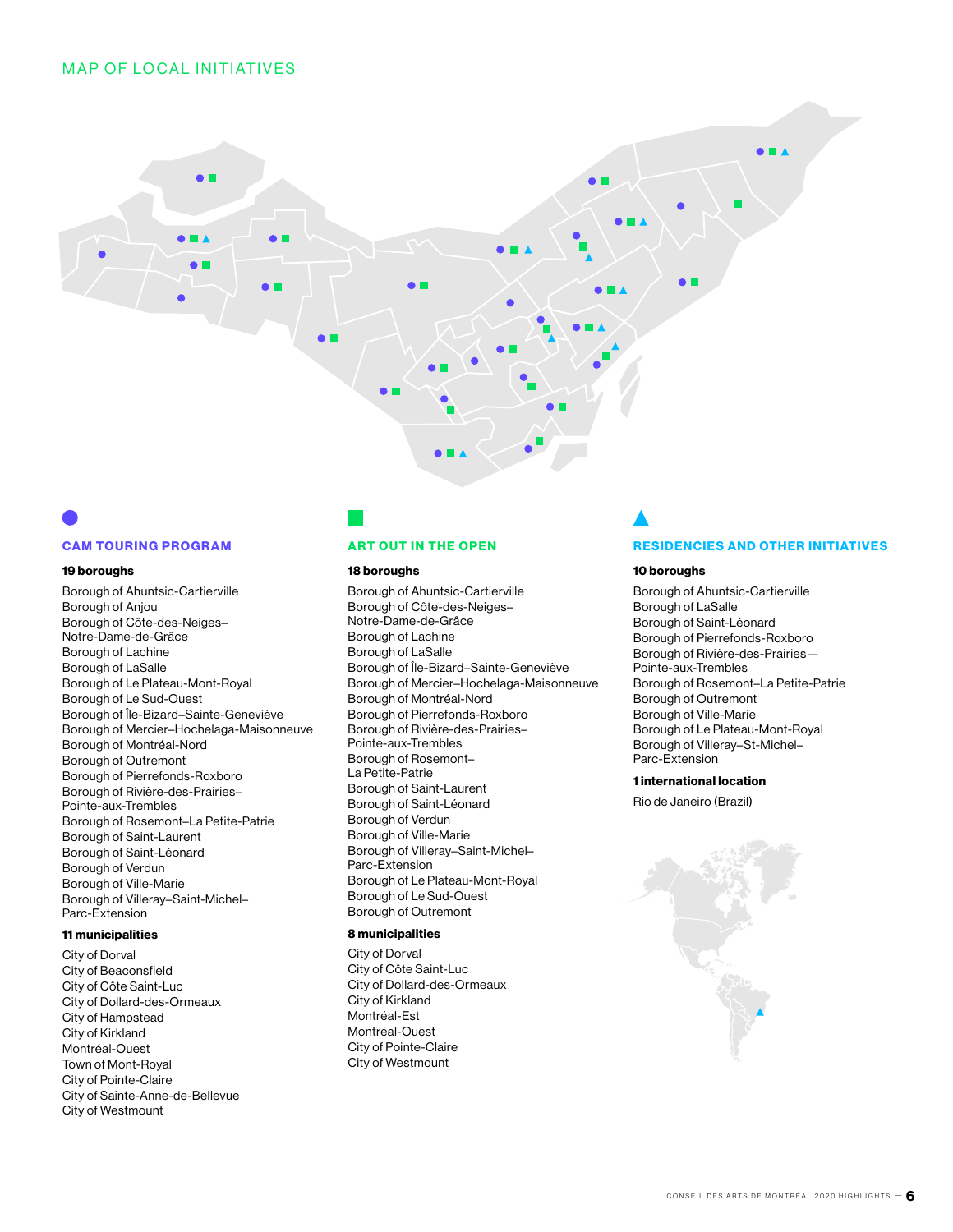

## CATALYST EFFECT

Through its close connection to artists, the Conseil plays a major role in leveraging their work in Montreal. It wants to reach out to them more often by offering a support model that goes beyond regular grant programs.

### A CONSEIL THAT IS EVEN MORE DEDICATED TO SERVING ITS COMMUNITY

87% increase in the number of organizations, collectives and artists supported in 2020.

### DEVELOPMENT-GRANTS AWARDED TO ARTS ORGANIZATIONS AND COLLECTIVES



### EVER-GROWING NEEDS

66% increase in total applications submitted in 2020

### **TOTAL NUMBER OF APPLICATIONS**



In 2020:

- > 1,039 applications accepted
- > 858 applications refused

### **CONSOLIDATION OF PARTNERSHIPS AND** ASSOCIATIONS WITH MAJOR INSTITUTIONS

\$160,000 invested to renew agreements with the eight major cultural institutions in Montreal to encourage the sharing of expertise to benefit the entire Montreal arts community.

The first edition of artsvest Montreal provided training to 238 individuals from 70 arts, culture and heritage organizations.

### ARTS AND PHILANTHROPY

### Fiscal sponsorship

\$475,000 in grants to representative organizations

- > 21 representative organizations supported
- > 227 donations received

### \$250,000 invested in:

- > Several initiatives to develop cultural philanthropy skills and practices in the Montreal arts community
- > Philanthropy lunch & learn sessions and internships, and partnership with Conversations philanthropiques en culture
- > Mécènes investis pour les arts Grants

### Two publications dedicated to advancing the culture of philanthropy

Publication of the study *Rethinking Cultural Philanthropy in Montréal: Relationships and community* in collaboration with HEC Montréal

Participation in the publication of the 7<sup>th</sup> edition of the *Étude sur les tendances en philanthropie au Québec* in collaboration with Épisode and Leger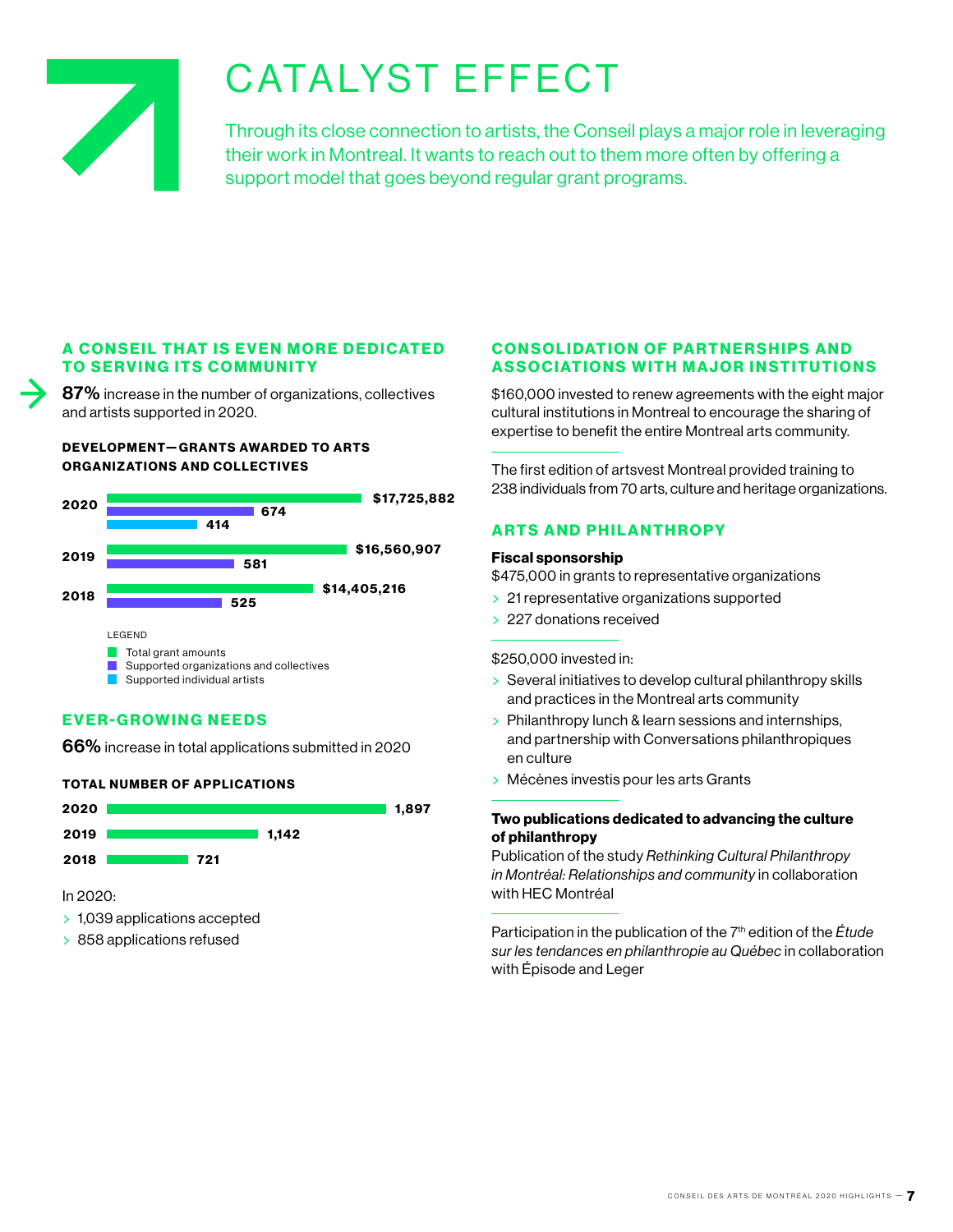

## **CULTURE OF INNOVATION**

The Conseil strives to remain abreast of new ways of doing things within the arts community to support innovative practices and solutions.

### NEW

### ARTIST STUDIOS

\$473,000 to increase the City of Montréal's Subsidy for artists in the visual arts and crafts arts program

421 individual artists, organizations and collectives benefited from this grant

### NEW

### PARTNERSHIP WITH ÉCOSCÉNO

\$15,000 was allocated to this pilot project to offer eco-design support to three projects to reduce the environmental footprint of their creations.

### **ADOPTION OF DIGITAL TECHNOLOGY**

\$30,000 was awarded to COMPOSITE events in collaboration with the SAT, XN Québec, Rendez-vous Québec Cinéma, Halo Création, MAPP MTL, Mural, Studio Magenta, ISEA and Printemps numérique.

### **IN-HOUSE ORGANIZATION OF WORK**

\$28,000 was allocated to an analytical approach to measuring the impact of CAM programs and initiatives, in partnership with Innoweave.